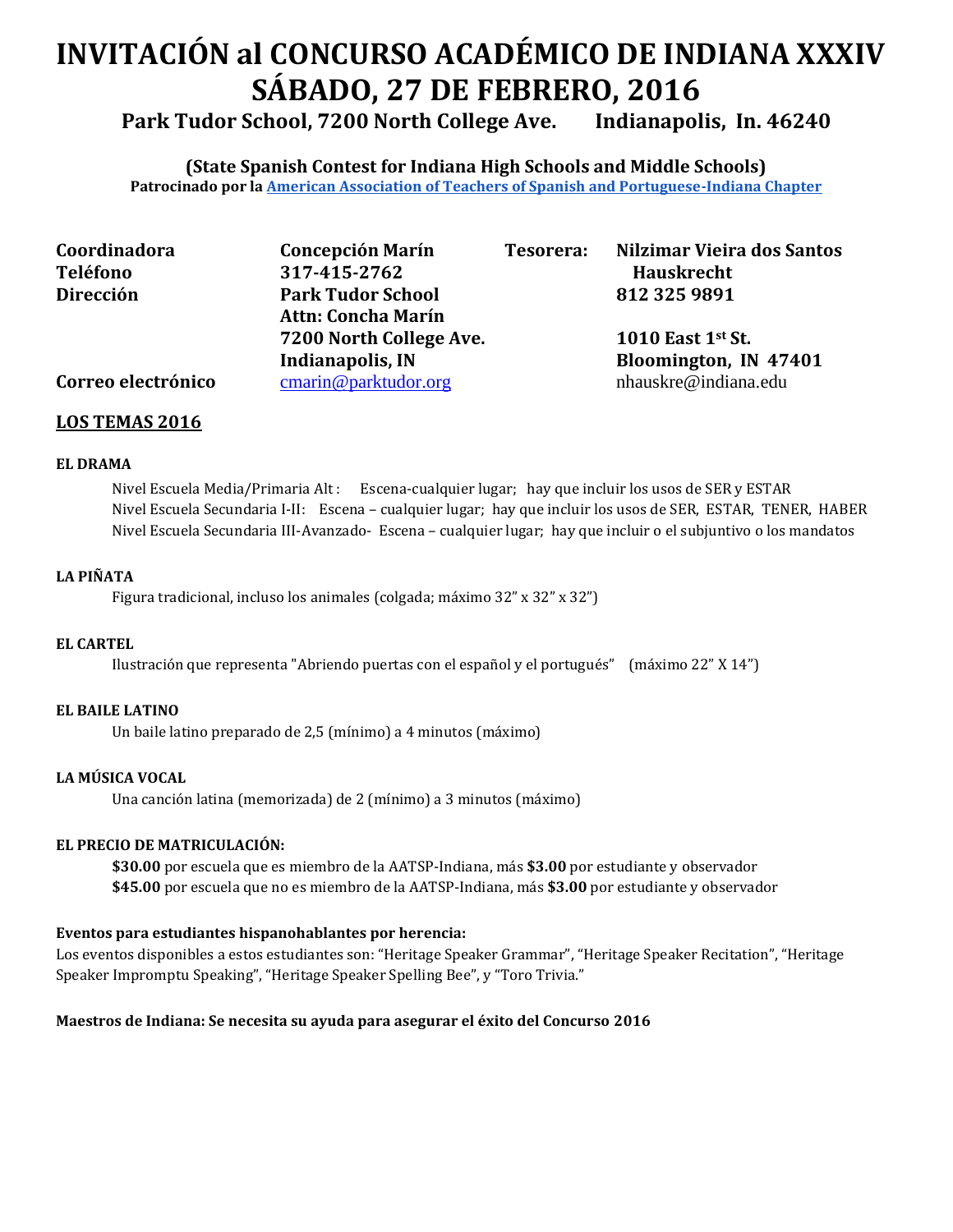# **General Information About the Concurso Académico**

**DIVISIONS**-Middle School Division: 6th, 7th, 8th middle school students. Students in this division will compete separately from high school students (except in the heritage recitation event and the 8<sup>th</sup> grade grammar exam). In order to compete in the Middle School division, students may NOT be enrolled in a course higher than Level I.

# **HIGH SCHOOL DIVISION:** Levels I, II, III, and IV-Advanced

Level I – first-year language students Level II – second-year language students Level III – third-year language students Level IV-Advanced – fourth-year and above language students

**FOOD**-There are lunches pre-ordered/pre-paid only. Snacks, and soft drinks will be available for sale in the cafeteria during the contest.

**PASSPORT TO SUCCESS STATIONS-** Teachers should distribute Passports from their Registration Packet to each student. From 10:00am - 12:15 pm students will visit various stations. When they meet the conversational needs at each station, they will receive a passport stamp. Upon getting all of the stamps in their passports, students drop off their passports in the box in the Gymnasium to enter the drawing, which will be held during the Winning Skit Presentations and Awards Ceremony. Students must be present to win.

**CRAFTS-** Students and teachers may stop by the Craft Station to create handmade items to take with them upon completion. Materials will be provided for student usage.

AATSP MEMBERSHIP- Membership in the AATSP is suggested for teachers sponsoring students in the Concurso Académico. Teachers who are not currently members of the American Association of Teachers of Spanish and Portuguese may still join prior to Concurso at the cost of \$60 for National and Local dues. Application forms and information are available at the National AATSP website [http://www.aatsp.org](http://www.aatsp.org/)

**NON-MEMBER**- If you choose not to become an AATSP member, you may still sponsor students in the competition by paying a non-member sponsor entrance fee of **\$45**. Include your check for this non-member entrance fee along with your registration materials to the AATSP Treasurer.

**FINAL COMMENTS**- All teachers, participants & parents should keep in mind that every effort was made to make this competition as fun and as fair as possible. However, there will inevitably be differences in judgment and interpretation of the students' performance. Remember that all judges are VOLUNTEERS who work to the best of their ability under time limitations. We welcome your suggestions for the improvement of Concurso. Please send comments/suggestions to President Concha Marín at [cmarin@parktudor.org](mailto:cmarin@parktudor.org) or Vice President Judi Carlstrand@ carlstrandj@franklinschools.org

### **PLEASE NOTE:**

Parents will not be permitted to observe the individual competitions.

For the dance and musical performances no shoes or heels will be allowed. Students should wear socks, soft-soled shoes, or may go barefoot.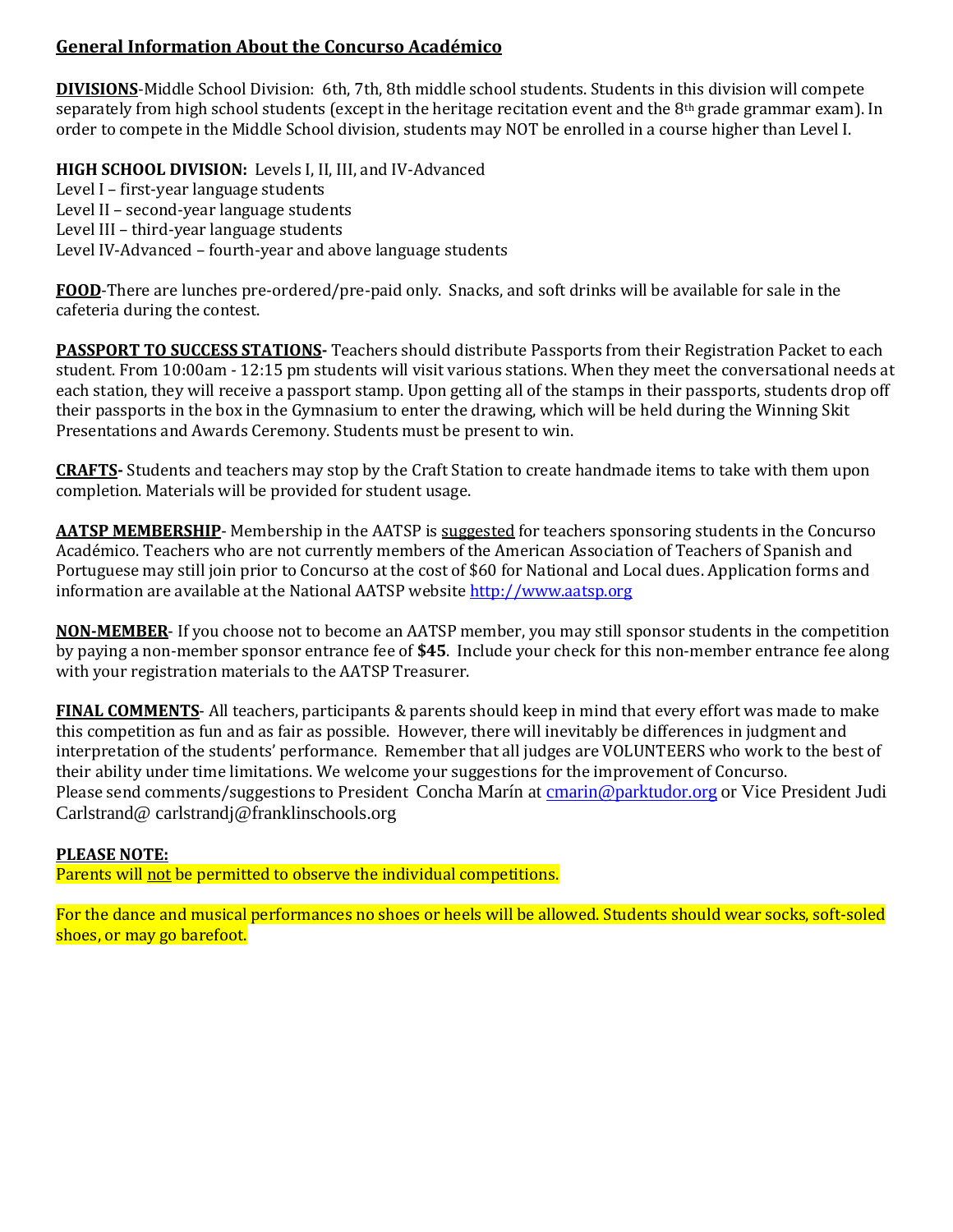# **Concurso Académico XXX HORARIO DE LOS EVENTOS**

| EL REGISTRO, ENTREGA DE PIÑATAS Y CARTELES<br>$8:30 - 9:00$                                       |
|---------------------------------------------------------------------------------------------------|
| Junta de Jueces<br>9:00                                                                           |
| $9:10 - 9:50$<br>Instrucciones y Bienvenida en el Gimnasio                                        |
| (10:30 - 12:30) Almuerzo (pagado de antemano) en la Cafetería                                     |
| (10:00 - 12:30) Juegos y Artesanía                                                                |
| $(10:00 - 1:15)$ Pasaportes                                                                       |
| <b>SESIÓN 1</b><br>$10:00 - 10:45$                                                                |
| · VOCABULARIO (MS; HS I, II, III, ADV)                                                            |
| · HORA Y NÚMEROS (MS)                                                                             |
| · ORTOGRAFÍA (HERITAGE SPEAKERS MS; HERITAGE SPEAKERS HS)                                         |
| · TRIVIA DEL TORO (MS)                                                                            |
| • CONVERSACIÓN SIN PARAR (HS I)                                                                   |
| · BAILE (MS; HS)                                                                                  |
| <b>SESIÓN 2</b><br>$10:50 - 11:35$                                                                |
| · RECITACIÓN (NON-NATIVE MS; HERITAGE SPEAKERS HS)                                                |
| · GRAMÁTICA (MS; I, II, III, ADV)                                                                 |
| · TRIVIA DEL TORO (MS) A CONTINUACIÓN                                                             |
| • CONVERSACIÓN SIN PARAR (HS ADV)                                                                 |
| • MÚSICA VOCAL (HS)                                                                               |
| • DRAMA (HS III-ADV)                                                                              |
| <b>SESIÓN 3</b><br>$11:40 - 12:25$                                                                |
| · ORACIONES REVUELTAS (MS, I, II, III, ADV)                                                       |
| · DISCURSO ESPONTÁNEO (HERITAGE HS)                                                               |
| • TRIVIA DEL TORO (HS)                                                                            |
| · CONVERSACIÓN SIN PARAR (HS II)                                                                  |
| • MÚSICA VOCAL (MS)                                                                               |
| · DRAMA (III-ADV) A CONTINUACIÓN                                                                  |
| SESIÓN 4<br>$12:30 - 1:15$                                                                        |
| • RECITACIÓN (NON-NATIVE I, II HS)                                                                |
| • GRAMÁTICA (HERITAGE SPEAKERS MS)                                                                |
| · DISCURSO ESPONTÁNEO (I, II, III HS)<br>· RECITACIÓN (HERITAGE SPEAKERS MS, NON-NATIVE III, ADV) |
| • TRIVIA DEL TORO (HS) A CONTINUACIÓN                                                             |
| • CONVERSACIÓN SIN PARAR (MS)                                                                     |
| $\bullet$ DRAMA (MS, I-II)                                                                        |
| <b>SESIÓN 5</b><br>$1:20 - 2:05$                                                                  |
| • ORTOGRAFÍA (MS, HERITAGE MS)                                                                    |
| · DISCURSO ESPONTÁNEO (MS, HS ADV)                                                                |
| • CONVERSACIÓN SIN PARAR (HS III)                                                                 |
| · DRAMA (MS, I-II) A CONTINUACIÓN                                                                 |
| $2:10 - 2:45$<br><b>Entrega de Premios</b>                                                        |
| Presentaciones (Drama, Música Vocal, Baile, Rifa)                                                 |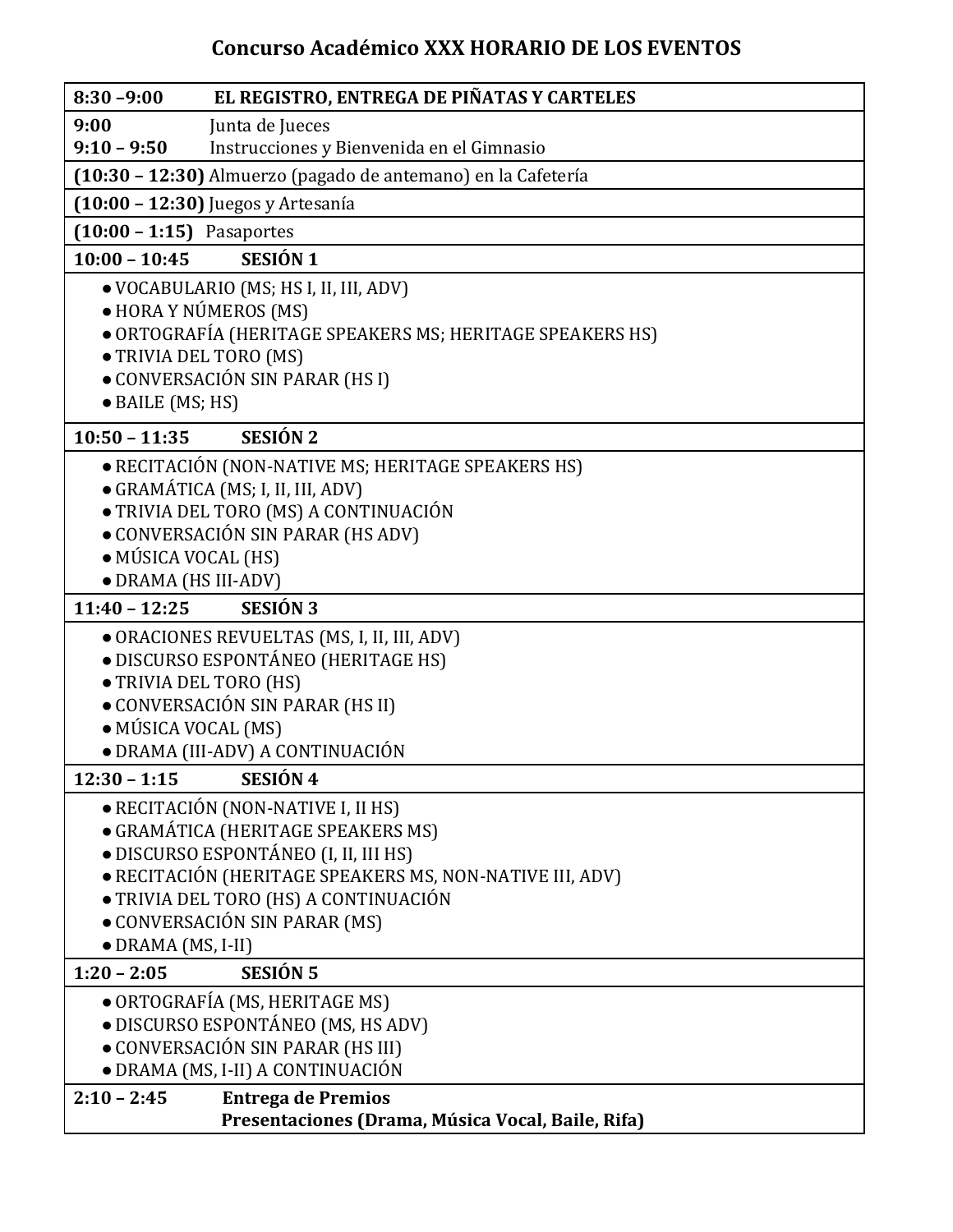# **DEADLINE INFORMATION FOR HS AND MS**

# Please return registration form to Nilzimar Vieira dos Santos Hauskrecht by **Feb. 20th, 2016 Nilzimar Vieira dos Santos Hauskrecht Treasurer, AATSP Indiana 1010 East 1st Street Bloomington, IN 47401**

The registration cost is **\$30** per school and **\$3** per student. Example: 25 students and observers x \$3 plus \$30 registration fee is a total of \$105. There isn't a charge for teachers, parents or adult sponsors.

Two adult sponsors must accompany every 25 students. Notify the host school of students participating who have special needs.

For questions regarding registration, contact Concha at the following: E-mail [cmarin@parktudor.org,](mailto:cmarin@parktudor.org) or Judi Carlstrand at [carlstrandj@franklinschools.org](mailto:carlstrandj@franklinschools.org) or nhauskere@indiana.edu.

### **FOOD**

- Individual Lunches may be ordered and purchased in advance for \$3.00.
- Food orders received after **February 20th, 2016** may not be honored.
- Soft drinks (\$1.00) and other snacks will be available for purchase onsite.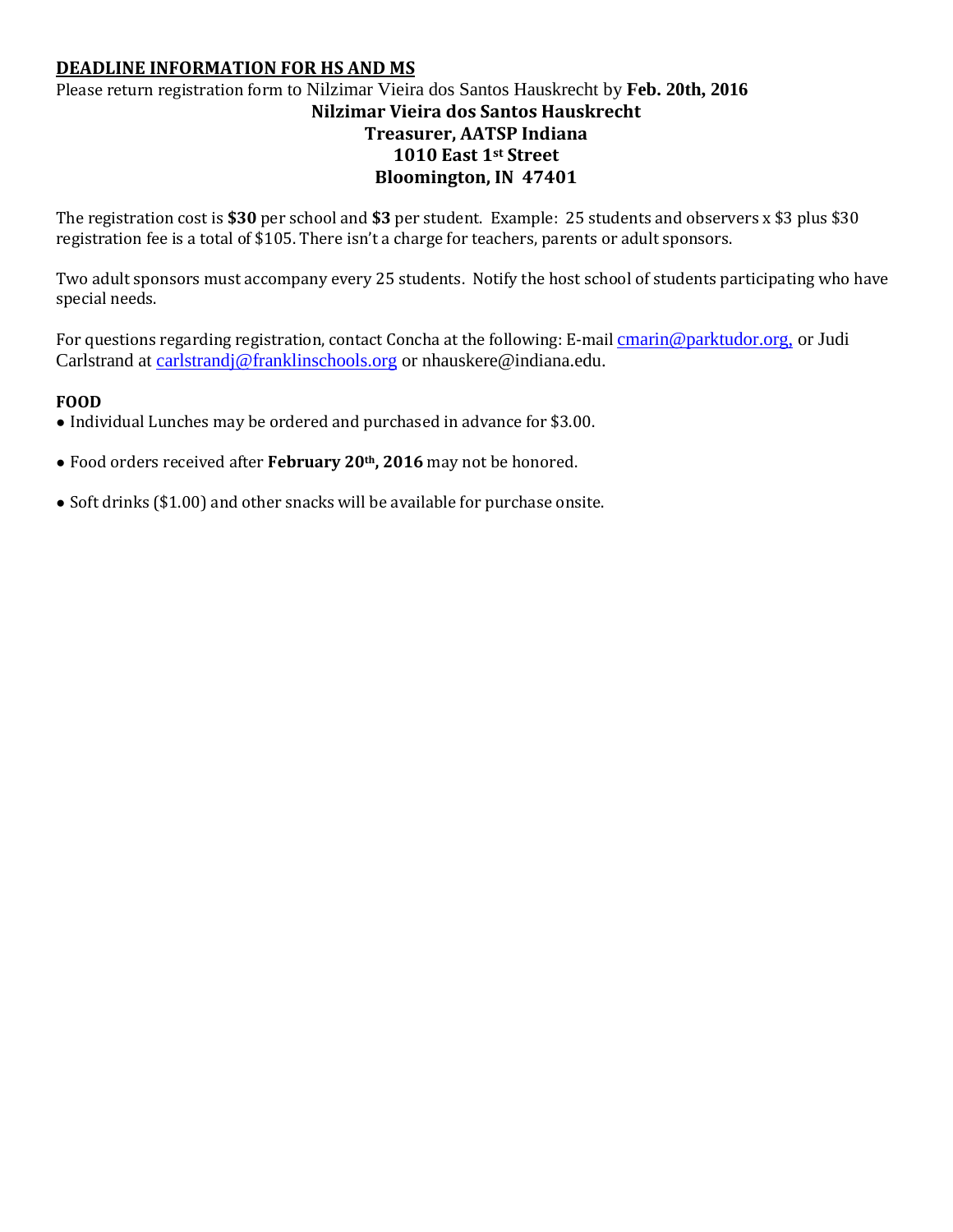# **HIGH SCHOOL ENTRY FORM - PLEASE PRINT.**

| Name of Participating School                       |                       |
|----------------------------------------------------|-----------------------|
| Division                                           | <b>HIGH SCHOOL</b>    |
| <b>School Address</b>                              |                       |
| City, State Zip                                    |                       |
| Main Contact Name                                  |                       |
| Main Contact Phone Number                          |                       |
| Main Contact email address                         |                       |
| <b>AATSP Member-Sponsoring Teacher</b>             |                       |
| Sponsoring Teacher's AATSP Membership No.          |                       |
| Recommended Judge                                  | name                  |
|                                                    | email                 |
| Recommended Judge                                  | name                  |
|                                                    | email                 |
| Number of student Participants & student observers | $x $3.00 each = $$    |
| Registration Fee per school                        | \$<br>30.00           |
| NON-AATSP Member Fee per school + \$15.00          | \$<br>(if applicable) |
| <b>TOTAL \$ FOR REGISTRATION</b>                   | \$                    |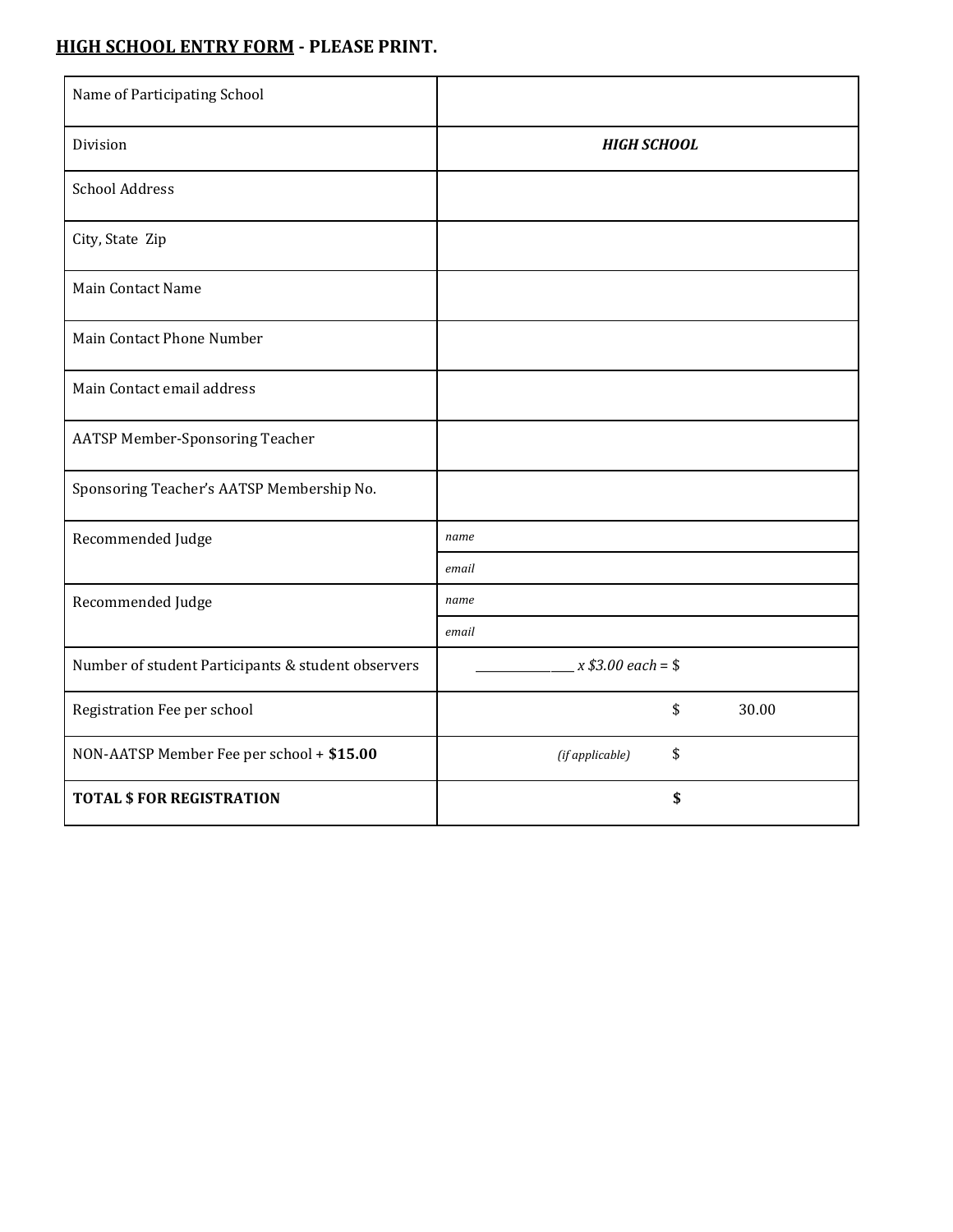| PIÑATA COMPETITION<br>$(10:00 - 11:35)$                                                                                                                                                                                                                                                                                                                                                                                                   | Are you participating?<br>$\mathbf{YES}$<br>N <sub>O</sub>           | 2 ENTRIES PER SCHOOL; TURN IN AT<br><b>REGISTRATION WITH ENTRY CARD</b> |
|-------------------------------------------------------------------------------------------------------------------------------------------------------------------------------------------------------------------------------------------------------------------------------------------------------------------------------------------------------------------------------------------------------------------------------------------|----------------------------------------------------------------------|-------------------------------------------------------------------------|
| <b>POSTER COMPETITION</b><br>$(10:00 - 11:35)$                                                                                                                                                                                                                                                                                                                                                                                            | Are you participating?<br>YES<br>N <sub>O</sub>                      | 3 ENTRIES PER SCHOOL; TURN IN AT<br><b>REGISTRATION WITH ENTRY CARD</b> |
| <b>SKIT COMPETITION LEVEL I-II</b><br>$(12:30 - 2:05)$ (Event lasts 2 sessions)                                                                                                                                                                                                                                                                                                                                                           | Are you participating?<br>$\rule{1em}{0.15mm}$ YES<br>N <sub>0</sub> | <b>MINIMUM 4 &amp; MAXIMUM 10 STUDENTS PER</b><br><b>SCHOOL</b>         |
| <b>NAMES OF SKIT MEMBERS:</b><br>2. $\qquad \qquad$                                                                                                                                                                                                                                                                                                                                                                                       |                                                                      |                                                                         |
| <b>SKIT COMPETITION LEVEL III- ADV.</b><br>$(10:50 - 12:25)$ (Event lasts 2 sessions)                                                                                                                                                                                                                                                                                                                                                     | Are you participating?<br>_ YES<br>N <sub>O</sub>                    | <b>4 TO 10 STUDENTS PER SCHOOL</b>                                      |
| <b>NAMES OF SKIT MEMBERS:</b><br>$\begin{array}{c}\n3.\n\end{array}$<br>4. __________________________<br>9.<br>10.                                                                                                                                                                                                                                                                                                                        |                                                                      |                                                                         |
| <b>TORO TRIVIA TEAM MS COMPETITION</b>                                                                                                                                                                                                                                                                                                                                                                                                    | $(11:40 - 1:15)$                                                     | <b>1 TEAM PER HIGH SCHOOL UP TO 5 MEMBERS</b>                           |
| $\begin{tabular}{ c c c } \hline $1$. & \begin{tabular}{ c c c c } \hline $1$. & \multicolumn{3}{ c }{\textbf{1}} & \multicolumn{3}{ c }{\textbf{1}} & \multicolumn{3}{ c }{\textbf{1}} & \multicolumn{3}{ c }{\textbf{1}} & \multicolumn{3}{ c }{\textbf{1}} & \multicolumn{3}{ c }{\textbf{1}} & \multicolumn{3}{ c }{\textbf{1}} & \multicolumn{3}{ c }{\textbf{1}} & \multicolumn{3}{ c }{\textbf{1}} & \multicolumn{3}{ c }{\textbf$ | Are you participating?<br>$\mathbf{F}$<br>$\blacksquare$ NO          |                                                                         |
| <b>LATIN DANCE TEAM</b>                                                                                                                                                                                                                                                                                                                                                                                                                   | $(10:00 - 10:45)$                                                    | A TEAM OF UP TO 8 STUDENTS                                              |
|                                                                                                                                                                                                                                                                                                                                                                                                                                           |                                                                      |                                                                         |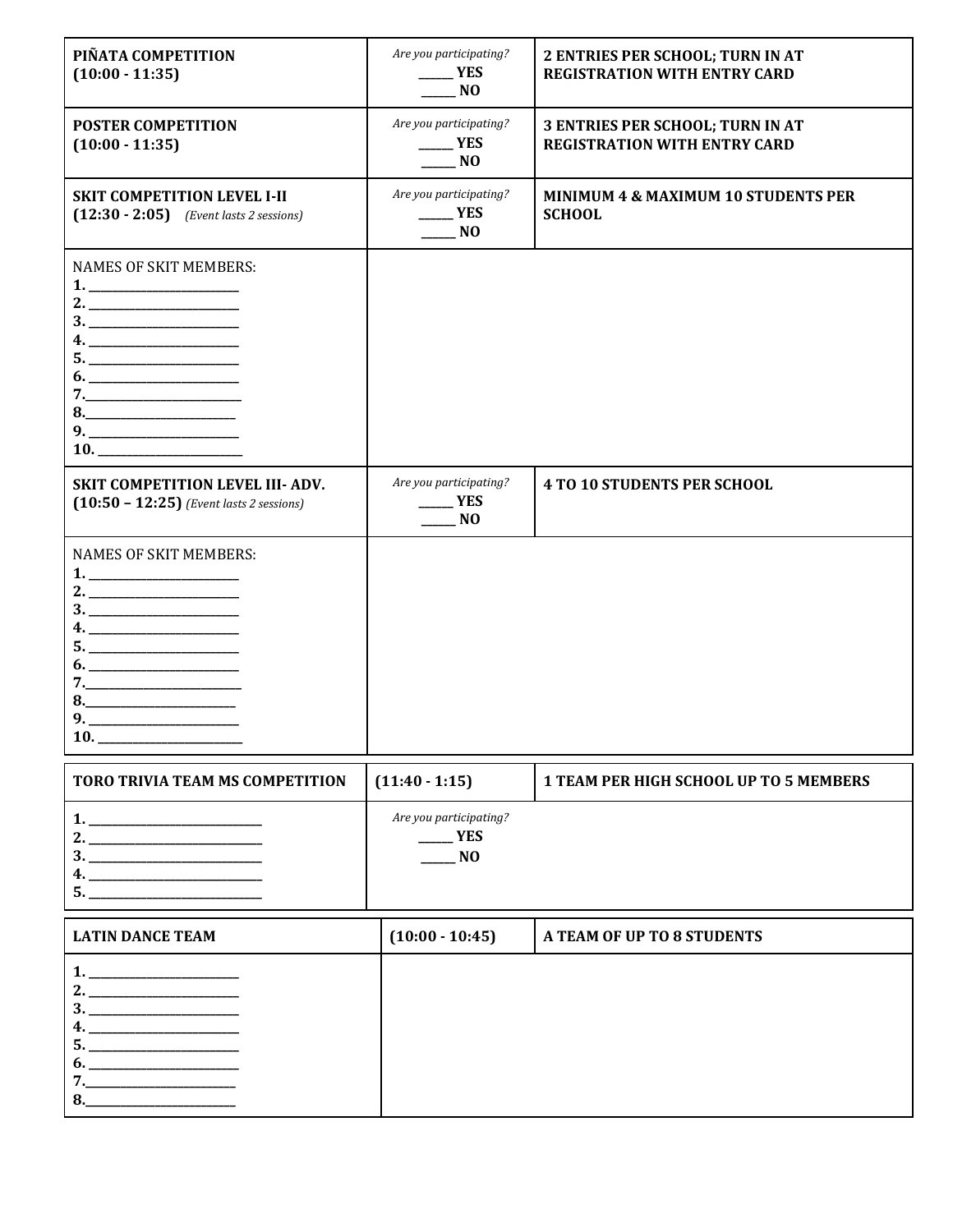| <b>VOCAL MUSIC INDIVIDUAL COMP</b>                                                                                                                                                                                                                                                                                                               | $(10:50 - 11:35)$ | <b>MAXIMUM 2 STUDENTS</b>           |
|--------------------------------------------------------------------------------------------------------------------------------------------------------------------------------------------------------------------------------------------------------------------------------------------------------------------------------------------------|-------------------|-------------------------------------|
|                                                                                                                                                                                                                                                                                                                                                  |                   |                                     |
| <b>VOCAL MUSIC TEAM</b>                                                                                                                                                                                                                                                                                                                          | $(10:50 - 11:35)$ | A TEAM OF UP TO 8 STUDENTS          |
| $5. \underline{\hspace{2cm}}$<br>$6. \underline{\hspace{1.5cm}}$<br>8.<br><b>4.</b> The contract of the contract of the contract of the contract of the contract of the contract of the contract of the contract of the contract of the contract of the contract of the contract of the contract of the contr                                    |                   |                                     |
| <b>VOCABULARY LEVEL 1</b>                                                                                                                                                                                                                                                                                                                        | $(10:00 - 10:45)$ | <b>MAXIMUM 3 STUDENTS PER LEVEL</b> |
|                                                                                                                                                                                                                                                                                                                                                  |                   |                                     |
| <b>VOCABULARY LEVEL 2</b>                                                                                                                                                                                                                                                                                                                        | $(10:00 - 10:45)$ | <b>MAXIMUM 3 STUDENTS PER LEVEL</b> |
| $1.$ $\qquad \qquad$ $\qquad \qquad$ $\qquad$ $\qquad$ $\qquad \qquad$ $\qquad$ $\qquad$ $\qquad$ $\qquad$ $\qquad$ $\qquad$ $\qquad$ $\qquad$ $\qquad$ $\qquad$ $\qquad$ $\qquad$ $\qquad$ $\qquad$ $\qquad$ $\qquad$ $\qquad$ $\qquad$ $\qquad$ $\qquad$ $\qquad$ $\qquad$ $\qquad$ $\qquad$ $\qquad$ $\qquad$ $\qquad$ $\qquad$ $\qquad$ $\q$ |                   |                                     |
| <b>VOCABULARY LEVEL 3</b>                                                                                                                                                                                                                                                                                                                        | $(10:00 - 10:45)$ | <b>MAXIMUM 3 STUDENTS PER LEVEL</b> |
|                                                                                                                                                                                                                                                                                                                                                  |                   |                                     |
| <b>VOCABULARY LEVEL ADVANCED</b>                                                                                                                                                                                                                                                                                                                 | $(10:00 - 10:45)$ | <b>MAXIMUM 3 STUDENTS PER LEVEL</b> |
|                                                                                                                                                                                                                                                                                                                                                  |                   |                                     |
| <b>SCRAMBLED SENTENCES LEVEL 1</b>                                                                                                                                                                                                                                                                                                               | $(11:40 - 12:25)$ | <b>MAXIMUM 3 STUDENTS PER LEVEL</b> |
|                                                                                                                                                                                                                                                                                                                                                  |                   |                                     |
| <b>SCRAMBLED SENTENCES LEVEL 2</b>                                                                                                                                                                                                                                                                                                               | $(11:40 - 12:25)$ | <b>MAXIMUM 3 STUDENTS PER LEVEL</b> |
|                                                                                                                                                                                                                                                                                                                                                  |                   |                                     |
| <b>SCRAMBLED SENTENCES LEVEL 3</b>                                                                                                                                                                                                                                                                                                               | $(11:40 - 12:25)$ | <b>MAXIMUM 3 STUDENTS PER LEVEL</b> |
|                                                                                                                                                                                                                                                                                                                                                  |                   |                                     |
| <b>SCRAMBLED SENTENCES LEVEL ADV</b>                                                                                                                                                                                                                                                                                                             | $(11:40 - 12:25)$ | <b>MAXIMUM 3 STUDENTS PER LEVEL</b> |
| 3.                                                                                                                                                                                                                                                                                                                                               |                   |                                     |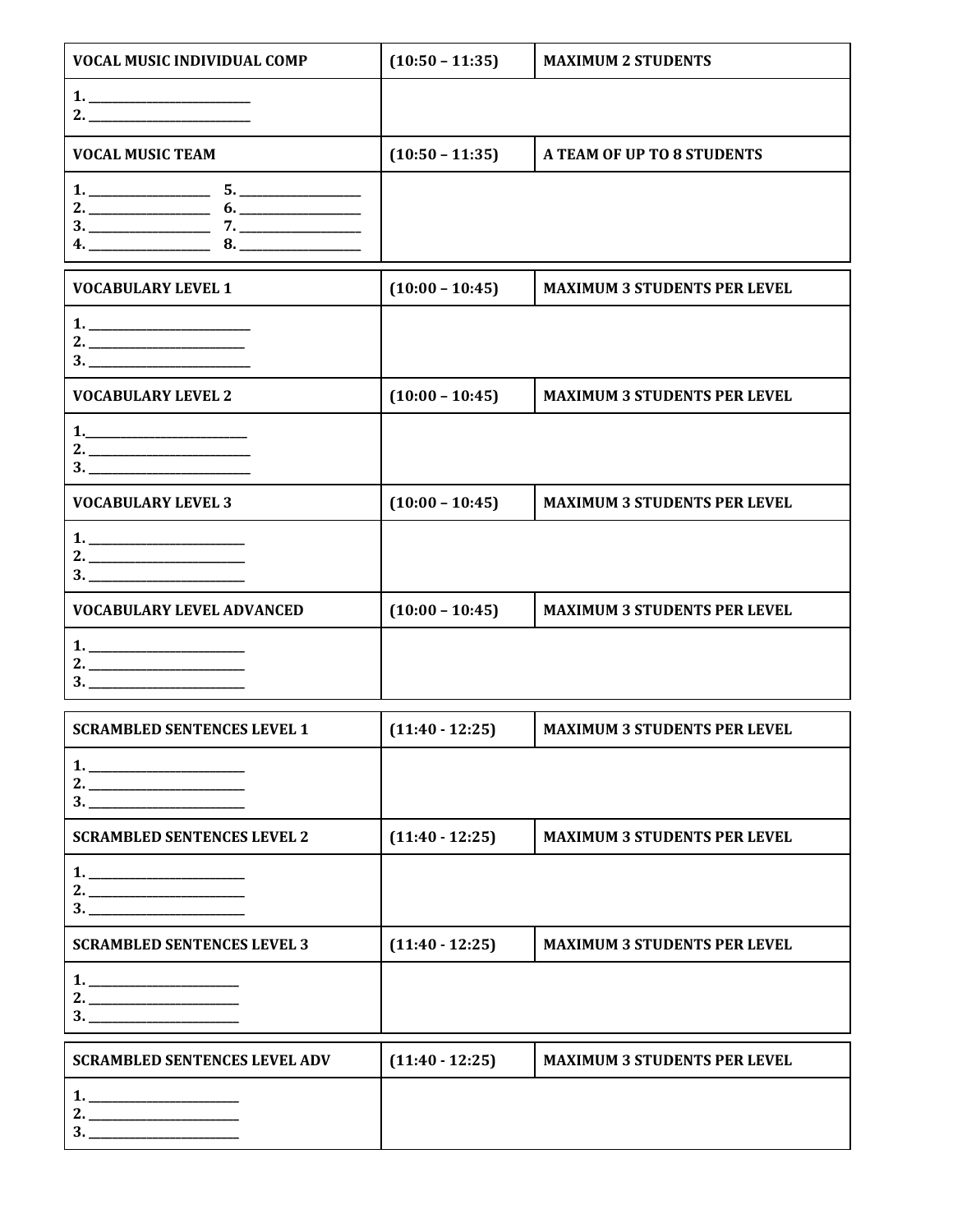| <b>IMPROMPTU SPEAKING LEVEL 1</b>                                                                                                                                                                                                                                                                                                                                                                                                                                                                                                                    | $(12:30 - 1:15)$  | <b>MAXIMUM 3 STUDENTS PER LEVEL</b> |
|------------------------------------------------------------------------------------------------------------------------------------------------------------------------------------------------------------------------------------------------------------------------------------------------------------------------------------------------------------------------------------------------------------------------------------------------------------------------------------------------------------------------------------------------------|-------------------|-------------------------------------|
|                                                                                                                                                                                                                                                                                                                                                                                                                                                                                                                                                      |                   |                                     |
| <b>IMPROMPTU SPEAKING LEVEL 2</b>                                                                                                                                                                                                                                                                                                                                                                                                                                                                                                                    | $(12:30 - 1:15)$  | <b>MAXIMUM 3 STUDENTS PER LEVEL</b> |
|                                                                                                                                                                                                                                                                                                                                                                                                                                                                                                                                                      |                   |                                     |
| <b>IMPROMPTU SPEAKING LEVEL 3</b>                                                                                                                                                                                                                                                                                                                                                                                                                                                                                                                    | $(12:30 - 1:15)$  | <b>MAXIMUM 3 STUDENTS PER LEVEL</b> |
|                                                                                                                                                                                                                                                                                                                                                                                                                                                                                                                                                      |                   |                                     |
| <b>IMPROMPTU SPEAKING LEVEL ADV</b>                                                                                                                                                                                                                                                                                                                                                                                                                                                                                                                  | $(1:20 - 2:05)$   | <b>MAXIMUM 3 STUDENTS PER LEVEL</b> |
|                                                                                                                                                                                                                                                                                                                                                                                                                                                                                                                                                      |                   |                                     |
| <b>IMPROMPTU SPEAKING LEVEL HERITAGE</b><br><b>SPEAKERS</b>                                                                                                                                                                                                                                                                                                                                                                                                                                                                                          | $(11:40 - 12:25)$ | <b>MAXIMUM 3 STUDENTS PER LEVEL</b> |
|                                                                                                                                                                                                                                                                                                                                                                                                                                                                                                                                                      |                   |                                     |
| <b>GRAMMAR LEVEL 1</b>                                                                                                                                                                                                                                                                                                                                                                                                                                                                                                                               | $(10:50 - 11:35)$ | <b>MAXIMUM 3 STUDENTS PER LEVEL</b> |
| $\begin{array}{c} \n3. \quad \text{---} \quad \text{---} \quad \text{---} \quad \text{---} \quad \text{---} \quad \text{---} \quad \text{---} \quad \text{---} \quad \text{---} \quad \text{---} \quad \text{---} \quad \text{---} \quad \text{---} \quad \text{---} \quad \text{---} \quad \text{---} \quad \text{---} \quad \text{---} \quad \text{---} \quad \text{---} \quad \text{---} \quad \text{---} \quad \text{---} \quad \text{---} \quad \text{---} \quad \text{---} \quad \text{---} \quad \text{---} \quad \text{---} \quad \text{---$ |                   |                                     |
| <b>GRAMMAR LEVEL 2</b>                                                                                                                                                                                                                                                                                                                                                                                                                                                                                                                               | $(10:50 - 11:35)$ | <b>MAXIMUM 3 STUDENTS PER LEVEL</b> |
|                                                                                                                                                                                                                                                                                                                                                                                                                                                                                                                                                      |                   |                                     |

| м.                     |                   |                                     |
|------------------------|-------------------|-------------------------------------|
| <b>GRAMMAR LEVEL 3</b> | $(10:50 - 11:35)$ | <b>MAXIMUM 3 STUDENTS PER LEVEL</b> |
|                        |                   |                                     |
| n J                    |                   |                                     |

| <b>GRAMMAR LEVEL ADVANCED</b>          | $(10:50 - 11:35)$ | <b>MAXIMUM 3 STUDENTS PER LEVEL</b> |
|----------------------------------------|-------------------|-------------------------------------|
|                                        |                   |                                     |
| <b>GRAMMAR LEVEL HERITAGE SPEAKERS</b> | $(12:30 - 1:15)$  | <b>MAXIMUM 3 STUDENTS PER LEVEL</b> |
|                                        |                   |                                     |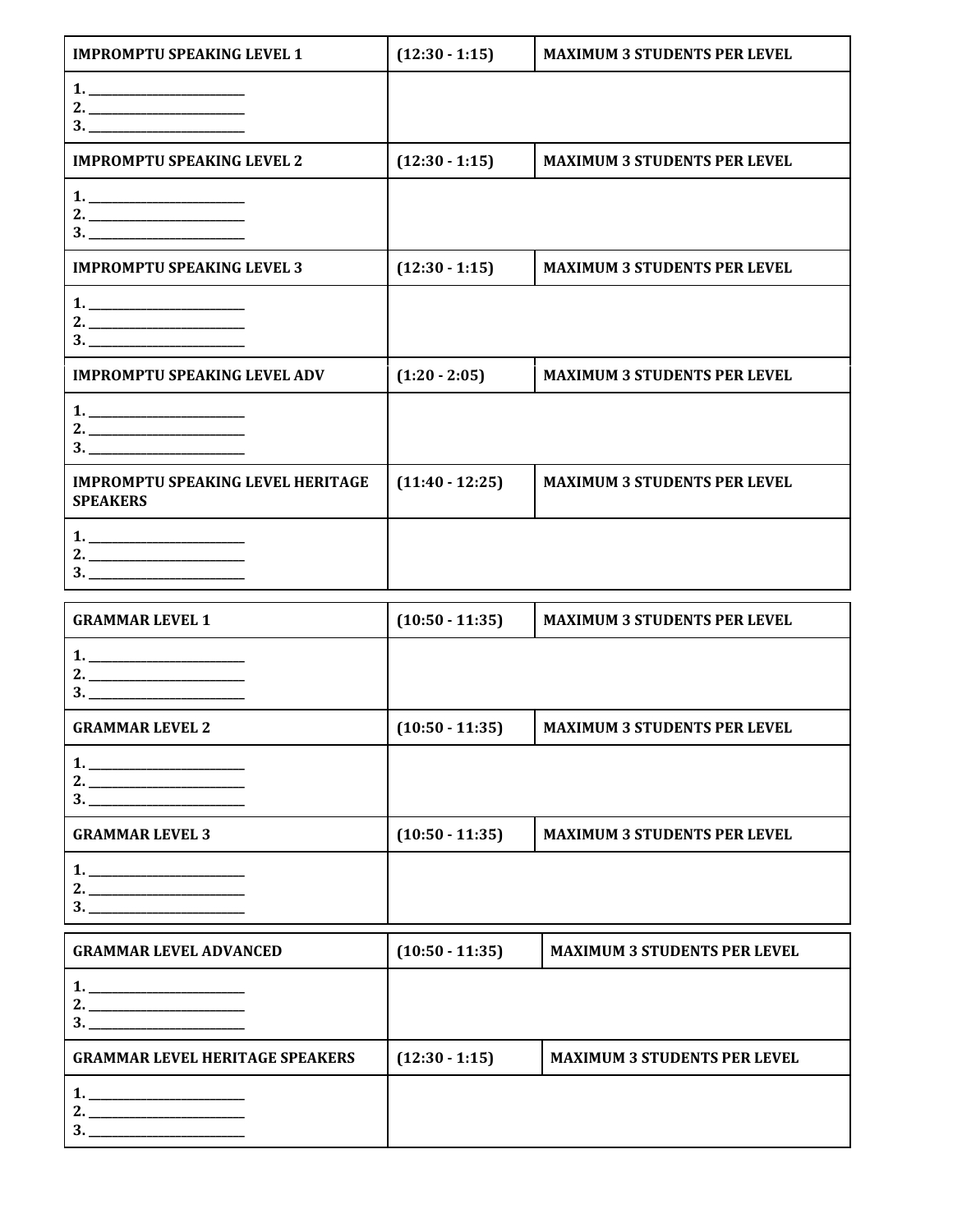| <b>NON-STOP CONVERSATION LEVEL 1</b>                              | $(10:00 - 10:45)$ | <b>MAXIMUM 2 PAIRS PER LEVEL</b>    |
|-------------------------------------------------------------------|-------------------|-------------------------------------|
|                                                                   |                   |                                     |
| <b>NON-STOP CONVERSATION LEVEL 2</b>                              | $(11:40-12:25)$   | <b>MAXIMUM 2 PAIRS PER LEVEL</b>    |
|                                                                   |                   |                                     |
| <b>NON-STOP CONVERSATION LEVEL 3</b>                              | $(1:20 - 2:05)$   | <b>MAXIMUM 2 PAIRS PER LEVEL</b>    |
|                                                                   |                   |                                     |
| <b>NON-STOP CONVERSATION ADVANCED</b>                             | $(10:50 - 11:35)$ | <b>MAXIMUM 2 PAIRS PER LEVEL</b>    |
|                                                                   |                   |                                     |
| <b>NON-STOP CONVERSATION HERIT. SPEAKERS</b>                      | $(12:30 - 1:15)$  | <b>MAXIMUM 2 PAIRS PER LEVEL</b>    |
|                                                                   |                   |                                     |
| <b>RECITATION NON-NATIVE SPEAKERS</b><br><b>LEVEL 1-LEVEL 2</b>   | $(12:30 - 1:15)$  | <b>MAXIMUM 3 STUDENTS PER LEVEL</b> |
|                                                                   |                   |                                     |
| <b>RECITATION NON-NATIVE SPEAKERS</b><br><b>LEVEL 3 &amp; ADV</b> | $(12:30 - 1:15)$  | <b>MAXIMUM 3 STUDENTS PER LEVEL</b> |
|                                                                   |                   |                                     |
| RECITATION LEVEL HERITAGE SPEAKERS                                | $(10:50 - 11:35)$ | <b>MAXIMUM 3 STUDENTS PER LEVEL</b> |
| 1.<br>2.<br>3.                                                    |                   |                                     |

| <b>SPELLING BEE LEVEL HERITAGE</b><br><b>SPEAKERS ONLY</b> | $(10:00 - 10:45)$ | <b>MAXIMUM 3 STUDENTS</b> |
|------------------------------------------------------------|-------------------|---------------------------|
|                                                            |                   |                           |

**YOUR SIGNATURE: \_\_\_\_\_\_\_\_\_\_\_\_\_\_\_\_\_\_\_\_\_\_\_\_\_\_\_\_\_\_\_\_\_\_\_\_\_\_\_\_\_\_\_\_\_\_\_\_\_\_\_\_\_\_\_\_\_ DATE SUBMITTED: \_\_\_\_\_\_\_\_\_\_\_\_\_\_\_\_\_\_\_\_\_\_\_\_\_**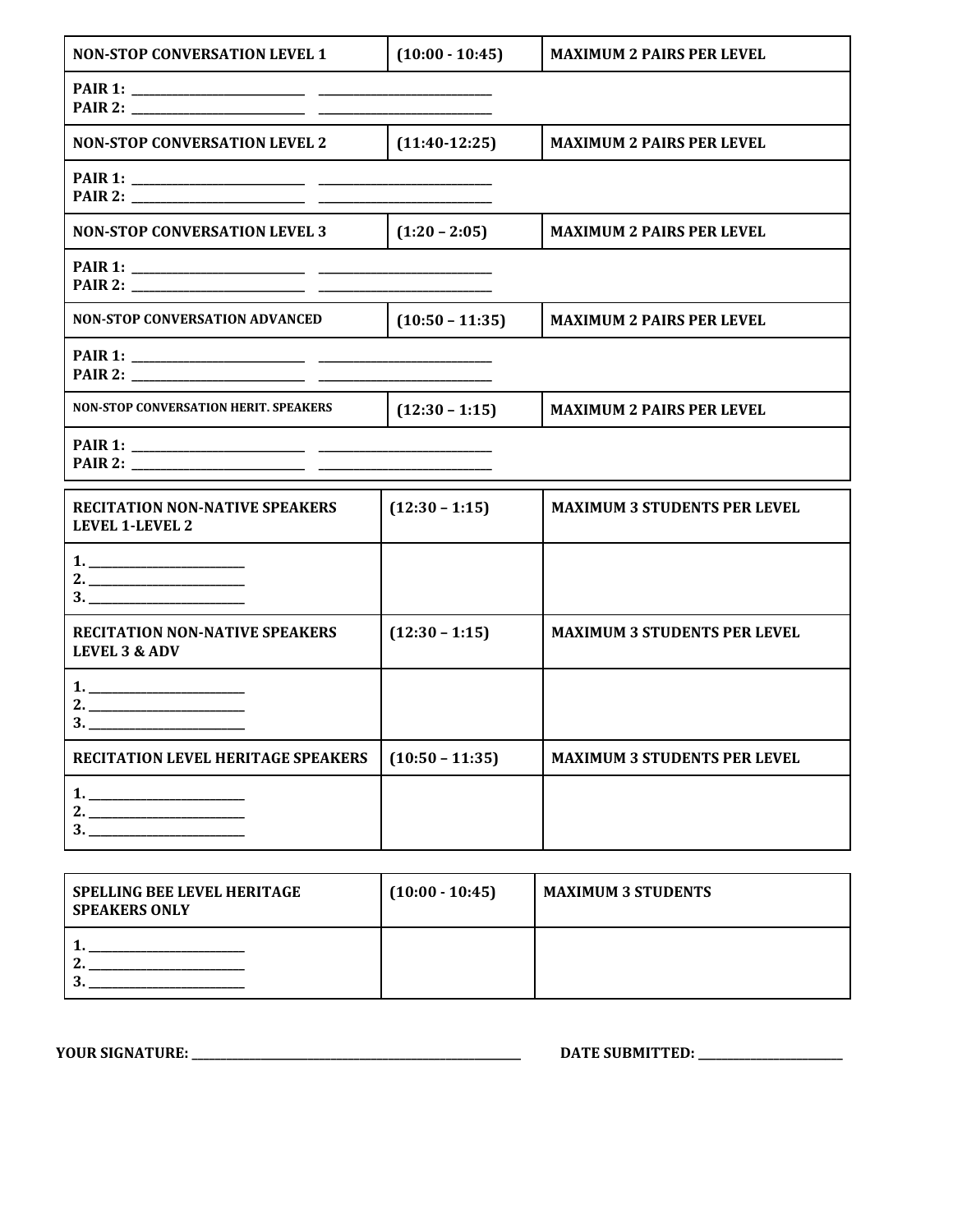# **MEAL ORDER FORM**

*(In the spaces below, indicate quantity and amount.)*

| SCHOOL NAME:                         |                                  |
|--------------------------------------|----------------------------------|
| CONTACT TEACHER:                     |                                  |
| CONTACT TEACHER'S PHONE: (__________ |                                  |
| DATE OF SUBMISSION:                  | $\frac{1}{2}$ / $\frac{1}{2016}$ |

| Sandwich options                                 | Turkey mozzarella wrap:<br>Οl |
|--------------------------------------------------|-------------------------------|
|                                                  | Ham and cheddar on wheat bun: |
| Total quantity lunches ordered                   | $x$ \$3.00                    |
| <b>TOTAL AMOUNT ENCLOSED FOR LUNCHES ORDERED</b> |                               |

Send Entry Form, Check List of Materials, Food Order Form, and check payable to AATSP-Indiana to:

# **Nilzimar Vieira dos Santos Hauskrecht Treasurer, AATSP Indiana 1010 East 1st Street Bloomington, IN 47401**

# **Complete Registration Checklist**

| REGISTRATION FORM COMPLETED AND INCLUDED |                                 |
|------------------------------------------|---------------------------------|
| MEAL ORDER FORM COMPLETED AND INCLUDED   |                                 |
| SIGNED CHECK PAYABLE TO I-AATSP          |                                 |
| TOTAL FOR SCHOOL REGISTRATION            |                                 |
| <b>NON-MEMBER FEE</b>                    |                                 |
| NUMBER OF STUDENTS x \$3.00              |                                 |
| <b>TOTAL FOR MEALS</b>                   | or, no meal orders at this time |
| <b>GRAND TOTAL</b>                       |                                 |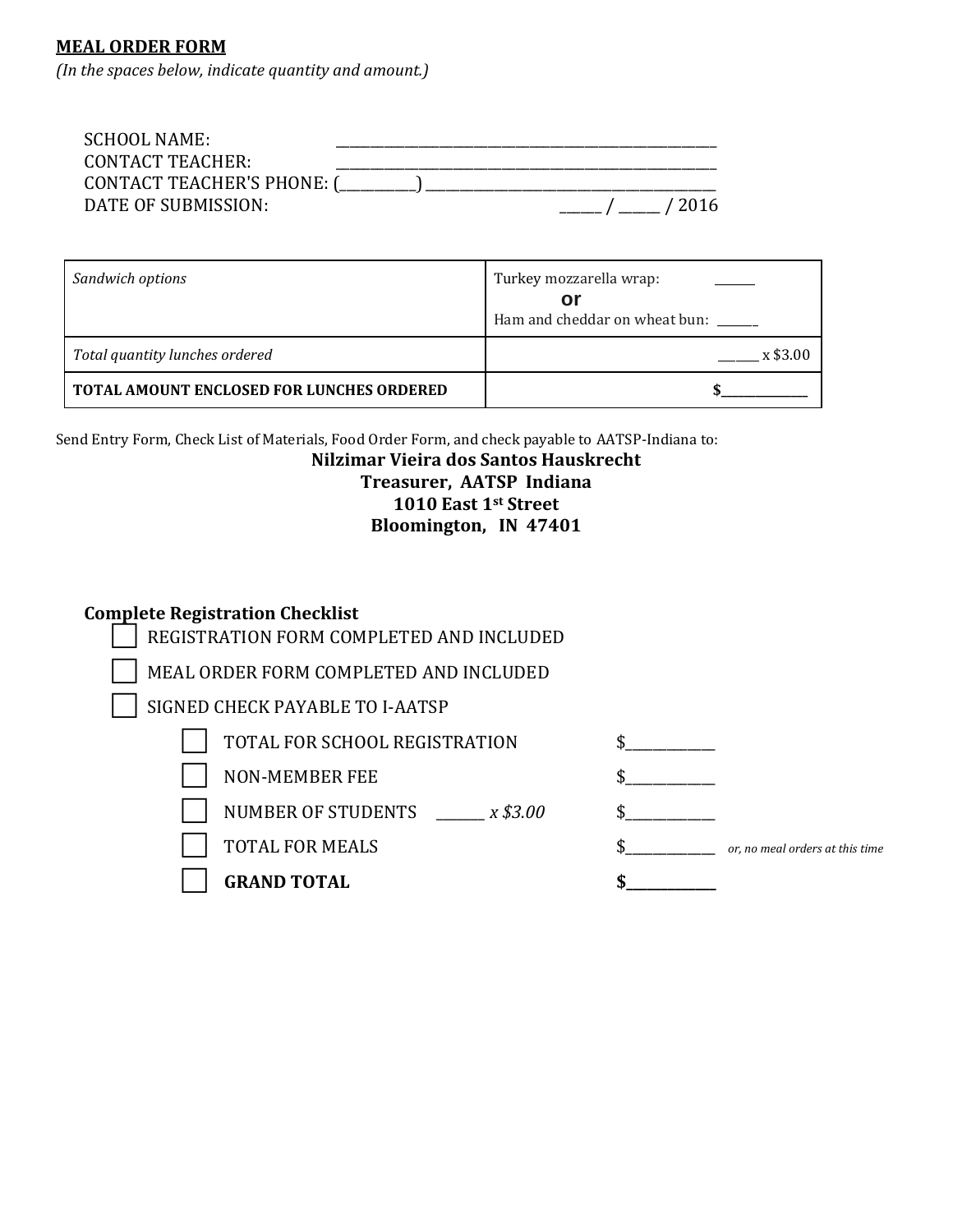# **MIDDLE SCHOOL ENTRY FORM Please print.**

| Name of Participating School                       |                       |
|----------------------------------------------------|-----------------------|
| Division                                           | <b>MIDDLE SCHOOL</b>  |
| <b>School Address</b>                              |                       |
| City, State Zip                                    |                       |
| Main Contact Number                                |                       |
| Main Contact email address                         |                       |
| <b>AATSP Sponsoring Teacher</b>                    |                       |
| Sponsoring Teacher's AATSP Membership No.          |                       |
| Recommended Judge                                  | name                  |
|                                                    | email                 |
| Recommended Judge                                  | name                  |
|                                                    | email                 |
| Number of student Participants & student observers | $x $3.00 each = $$    |
| Registration Fee per school                        | \$<br>30.00           |
| NON-AATSP Member Fee per school + \$15.00          | \$<br>(if applicable) |
| <b>TOTAL \$ FOR REGISTRATION</b>                   | \$                    |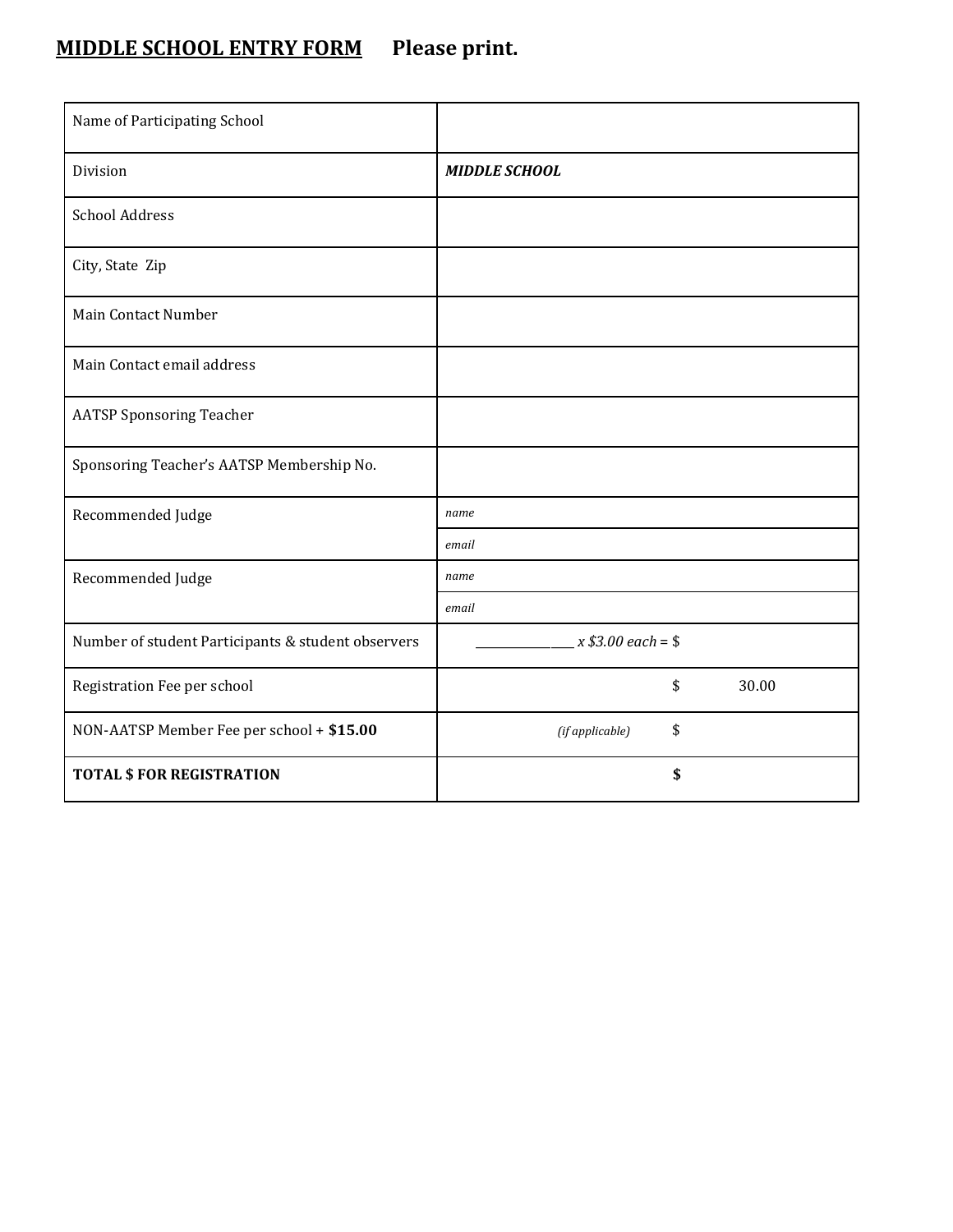| PIÑATA COMPETITION<br>$(10:00-11:35)$                           |                   | Are you participating?<br>YES<br>NO                          | <b>LIMIT 2 ENTRIES PER SCHOOL</b>                                      |
|-----------------------------------------------------------------|-------------------|--------------------------------------------------------------|------------------------------------------------------------------------|
| <b>POSTER COMPETITION</b><br>$(10:00-11:35)$                    |                   | Are you participating?<br>$\rule{1em}{0.15mm}$ YES<br>NO     | <b>LIMIT 3 ENTRIES PER SCHOOL</b>                                      |
| <b>SKIT COMPETITION MS</b><br>$(12:30 - 1:15)$                  |                   | Are you participating?<br><b>YES</b><br>N <sub>O</sub>       | <b>MINIMUM 4 &amp; MAXIMUM 10 STUDENTS PER</b><br><b>MIDDLE SCHOOL</b> |
| <b>NAMES OF SKIT MEMBERS</b><br>$9. \underline{\hspace{1.5cm}}$ |                   |                                                              |                                                                        |
| TORO TRIVIA TEAM MS COMPETITION                                 | $(10:00 - 11:35)$ |                                                              | <b>1 TEAM PER MIDDLE SCHOOL UP TO 5 MEMBERS</b>                        |
|                                                                 |                   | Are you participating?<br>YES<br>$\overline{\phantom{0}}$ NO |                                                                        |
| <b>LATIN DANCE INDIVIDUAL</b><br><b>PERFORMANCE</b>             | $(10:00 - 10:45)$ |                                                              | <b>MAXIMUM 2 STUDENTS</b>                                              |
|                                                                 |                   |                                                              |                                                                        |
| <b>LATIN DANCE TEAM PERFORMANCE</b>                             | $(10:00 - 10:45)$ |                                                              | <b>1 TEAM OF UP TO 8 STUDENTS</b>                                      |
|                                                                 |                   |                                                              |                                                                        |
| VOCAL MUSIC INDIVIDUAL PERFORMANCE                              |                   | $(11:40 - 12:45)$                                            | <b>MAXIMUM 2 STUDENTS</b>                                              |

| <b>VOCAL MUSIC INDIVIDUAL PERFORMANCE</b> | $(11:40-12:45)$ | MAXIMUM 2 STUDENTS |
|-------------------------------------------|-----------------|--------------------|
| <b>VOCAL MUSIC INDIVIDUAL COMPETITORS</b> |                 |                    |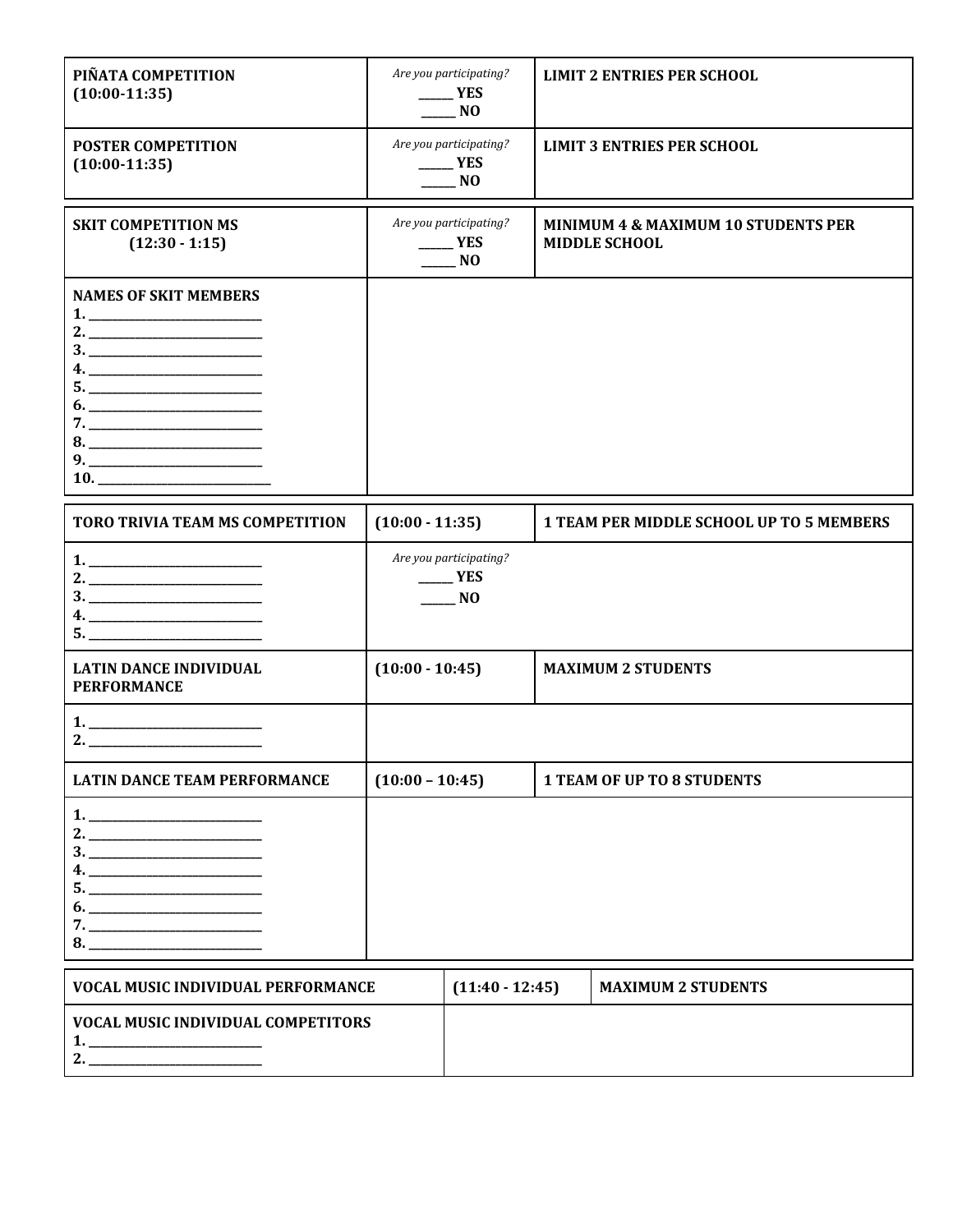| <b>VOCAL MUSIC TEAM</b>                                                                                                                                           | $(11:40 - 12:45)$ | A TEAM OF UP TO 8 STUDENTS |
|-------------------------------------------------------------------------------------------------------------------------------------------------------------------|-------------------|----------------------------|
| <b>VOCAL MUSIC TEAM</b><br><u> 1989 - Johann Harry Harry Harry Harry Harry Harry Harry Harry Harry Harry Harry Harry Harry Harry Harry Harry</u><br>י<br>4.<br>n. |                   |                            |

| VOCABULARY BEE | $(10:00 - 11:00)$ | <b>MAXIMUM 3 STUDENTS</b> |
|----------------|-------------------|---------------------------|
| ີ              |                   |                           |

| <b>SPELLING BEE MS</b>                                       | $(1:20 - 2:05)$ | <b>MAXIMUM 3 STUDENTS</b> |
|--------------------------------------------------------------|-----------------|---------------------------|
| <b>SPELLING BEE STUDENT NAMES</b>                            |                 |                           |
| <b>SPELLING BEE HERITAGE SPEAKERS</b>                        | $(1:20 - 2:05)$ | <b>MAXIMUM 3 STUDENTS</b> |
| <b>SPELLING BEE HERITAGE SPEAKER STUDENT</b><br><b>NAMES</b> |                 |                           |

| I GRAMMAR EXAM MS | $(10:50 - 11:35)$ | <b>MAXIMUM 3 STUDENTS</b> |
|-------------------|-------------------|---------------------------|
| n<br>n<br>. .     |                   |                           |

| <b>SCRAMBLED SENTENCES MS</b>                                                                                                                            | $(11:40-12:25)$ | <b>MAXIMUM 3 STUDENTS</b> |
|----------------------------------------------------------------------------------------------------------------------------------------------------------|-----------------|---------------------------|
| the control of the control of the control of the control of the control of<br>the control of the control of the control of the control of the control of |                 |                           |
|                                                                                                                                                          |                 |                           |
| <b>IMPROMPTU SPEAKING MS</b>                                                                                                                             | $(1:20 - 2:05)$ | <b>MAXIMUM 3 STUDENTS</b> |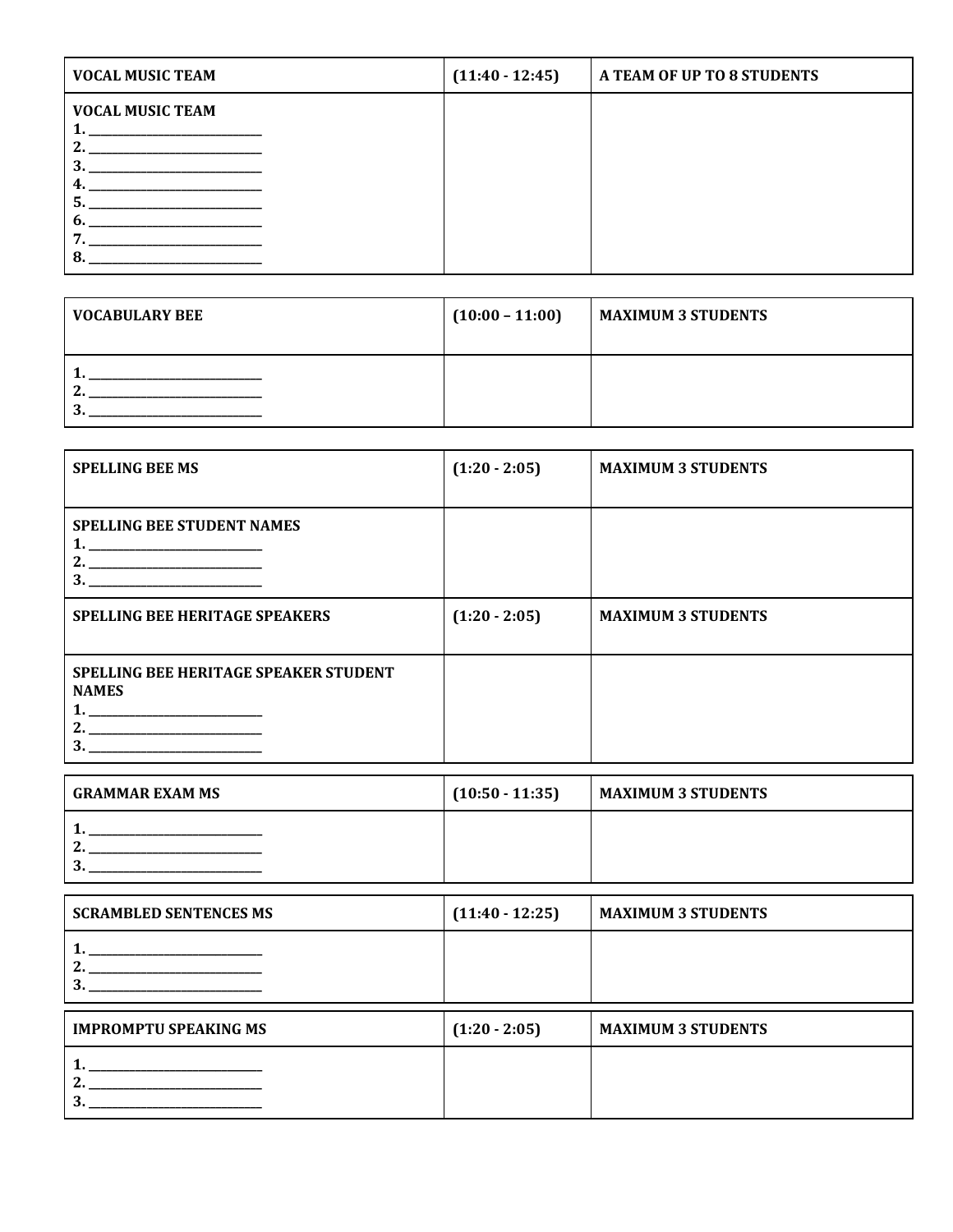| <b>NON-STOP CONVERSATION MS</b>                          | $(12:30 - 1:15)$  | <b>MAXIMUM 2 PAIRS</b>    |
|----------------------------------------------------------|-------------------|---------------------------|
|                                                          |                   |                           |
| <b>RECITATION MS NON-HERITAGE SPEAKERS</b>               | $(10:50 - 11:35)$ | <b>MAXIMUM 3 STUDENTS</b> |
|                                                          |                   |                           |
| <b>RECITATION MS HERITAGE SPEAKERS</b>                   | $(12:30 - 1:15)$  | <b>MAXIMUM 3 STUDENTS</b> |
|                                                          |                   |                           |
| <b>CULTURE EXAM MS</b>                                   | $(11:15 - 12:15)$ | <b>MAXIMUM 3 STUDENTS</b> |
| [6 <sup>th</sup> and 7 <sup>th</sup> graders only]       |                   |                           |
| <b>TIME &amp; NUMBERS MS</b>                             | $(10:00 - 10:45)$ | <b>MAXIMUM 3 STUDENTS</b> |
| 3.<br>[6 <sup>th</sup> and 7 <sup>th</sup> graders only] |                   |                           |

**Note: The only events open to heritage speakers are: Heritage Speaker Recitation, Toro Trivia, Impromptu Speaking and Spelling Bee.** 

**YOUR SIGNATURE: \_\_\_\_\_\_\_\_\_\_\_\_\_\_\_\_\_\_\_\_\_\_\_\_\_\_\_\_\_\_\_\_\_\_\_\_\_\_\_\_\_\_\_\_\_\_\_\_\_\_\_\_\_\_\_\_\_ DATE SUBMITTED: \_\_\_\_\_\_\_\_\_\_\_\_\_\_\_\_\_\_\_\_\_\_\_\_\_**